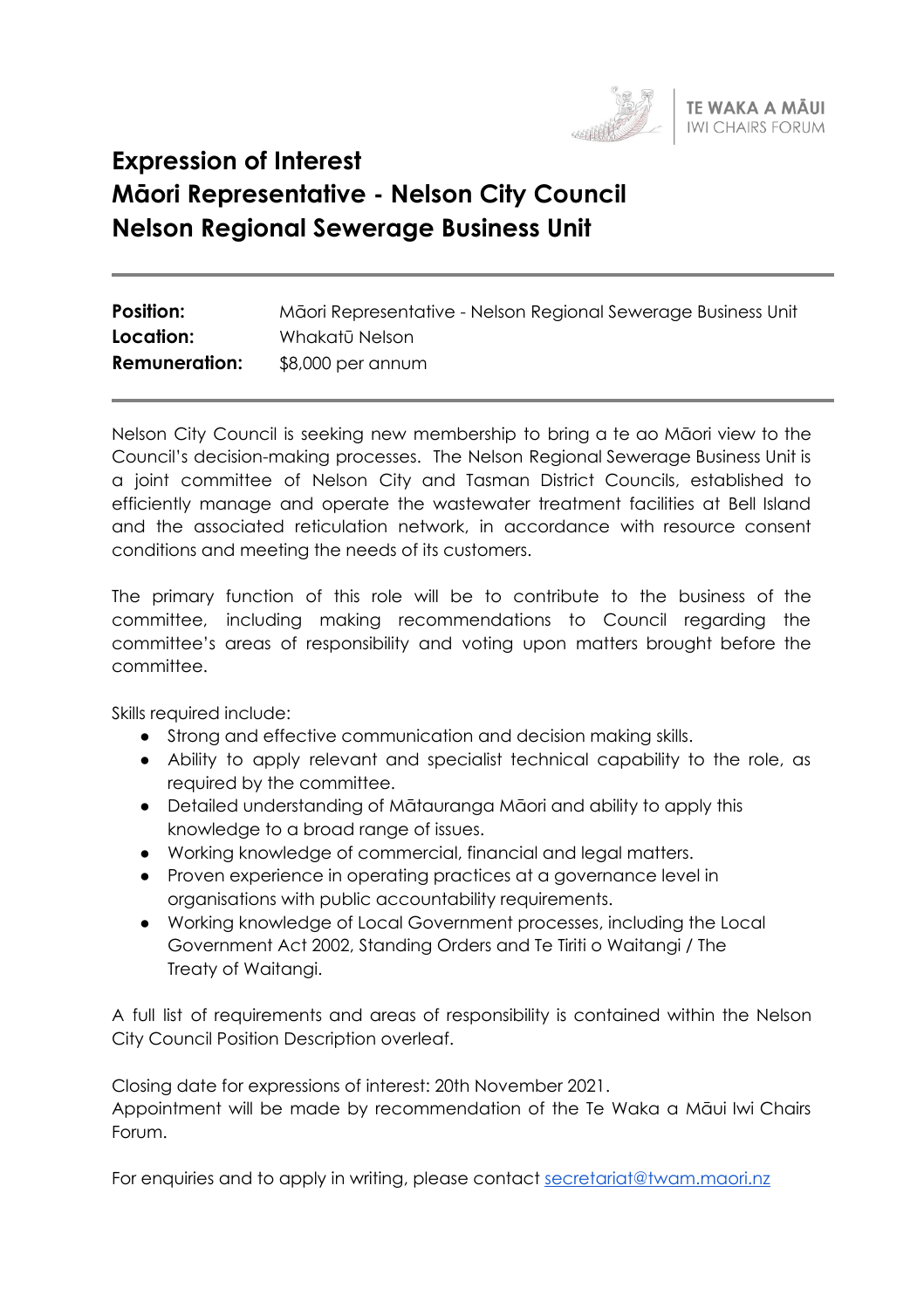# **NELSON CITY COUNCIL**

# **MĀORI REPRESENTATIVE POSITION DESCRIPTION**

# **Nelson Tasman Regional Landfill Business Unit**

| <b>Position Title</b>                                                                                                                                                                      | Mãori Representative – Nelson Regional Sewerage                                                           |
|--------------------------------------------------------------------------------------------------------------------------------------------------------------------------------------------|-----------------------------------------------------------------------------------------------------------|
|                                                                                                                                                                                            | <b>Business Unit</b>                                                                                      |
|                                                                                                                                                                                            |                                                                                                           |
| <b>Date Created</b>                                                                                                                                                                        | April 2021                                                                                                |
| Remuneration                                                                                                                                                                               | \$8,000 per annum                                                                                         |
|                                                                                                                                                                                            | Cf. Policy on the Appointment and Remuneration of Jointly-<br>Appointed Independent Members on Committees |
| Location                                                                                                                                                                                   | Whakatū Nelson                                                                                            |
| As an appointee to a joint committee of Nelson City Council and Tasman District<br>Council, the Director will be subject to the Members' Code of Conduct of the<br>administrating council. |                                                                                                           |
| All interests should be declared at least annually and as soon as possible following any                                                                                                   |                                                                                                           |

changes, following the requirements of the Local Authorities (Members' Interests) Act 1968 and Accounting Standard PBE IPSAS 20 Related Party Disclosures.

#### **Background**

The Nelson Regional Sewerage Business Unit (NRSBU) is a joint committee of Nelson City and Tasman District Councils. Operation of the NRSBU is governed by a Board, as established by a Memorandum of Understanding (A1983271).

#### **Primary Function**

- The Māori Representative will contribute to the business of the committee and will have voting powers on matters brought to the committee.
- Actively participate in the business of the committee, which includes making recommendations to Council regarding the committee's Areas of Responsibility.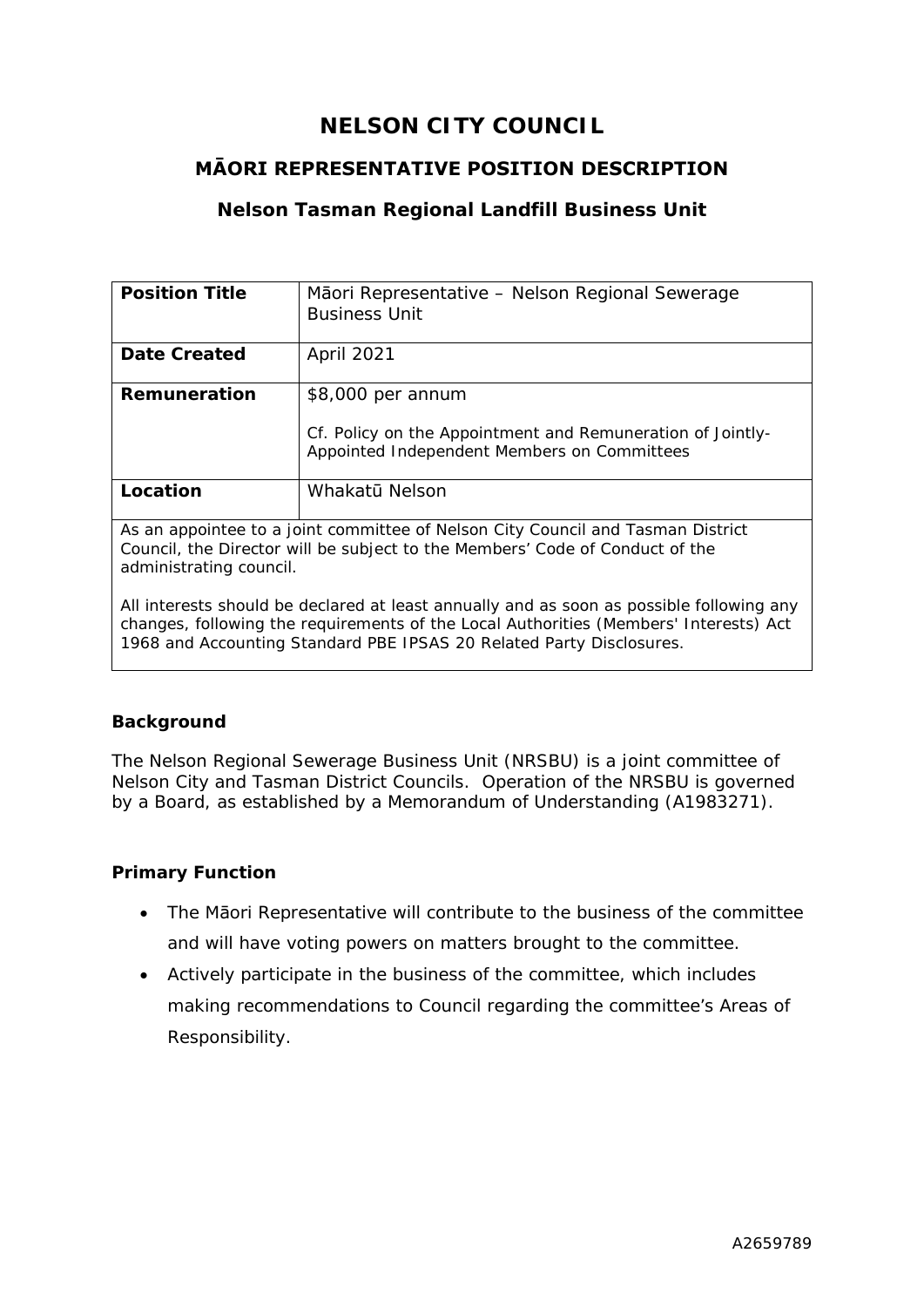#### **Areas of Responsibility**

To manage and operate the wastewater treatment facilities at Bells Island and the associated reticulation network efficiently and in accordance with resource consent conditions to meet the needs of its customers.

#### **Nelson Tasman Regional Landfill Business Unit Powers to Decide**

The Councils are agreed that the responsibility for all management and administrative matters associated with the NRSBU operation shall be with the Board, and in particular the Board shall without the need to seek any further authority from the Councils:

- Operate a bank account for the Business Unit;
- Comply with the Procurement Policy of the Administering Council;
- Enter into all contracts necessary for the operation and management of the Business Unit in accordance with the approved budgets and intent of the Business Plan;
- Authorise all payments necessary for the operation and management of the Business Unit within the approved budgets and intent of the Business Plan;
- Do all other things, other than those things explicitly prohibited by this Memorandum of Understanding or relevant statutes, that are necessary to achieve the objectives as stated in the Strategic Plan, Asset Management Plan or Business Plan approved by the Councils;
- Comply with the Health and Safety Policy and requirements of the administering Council
- Contribute to the sanitary services assessment process of the Councils
- Contribute to and comply with the waste management plans of the Councils
- Contribute to the development of the Councils' Development and Financial Contribution policies

#### **Nelson Tasman Regional Landfill Business Unit Powers to Recommend to Councils**

- Any other matters under the areas of responsibility of the Business Unit and detailed in the Memorandum of Understanding
- All recommendations to Council will be subject to adoption of an equivalent resolution by the other Council, unless it is a matter specific to one Council only.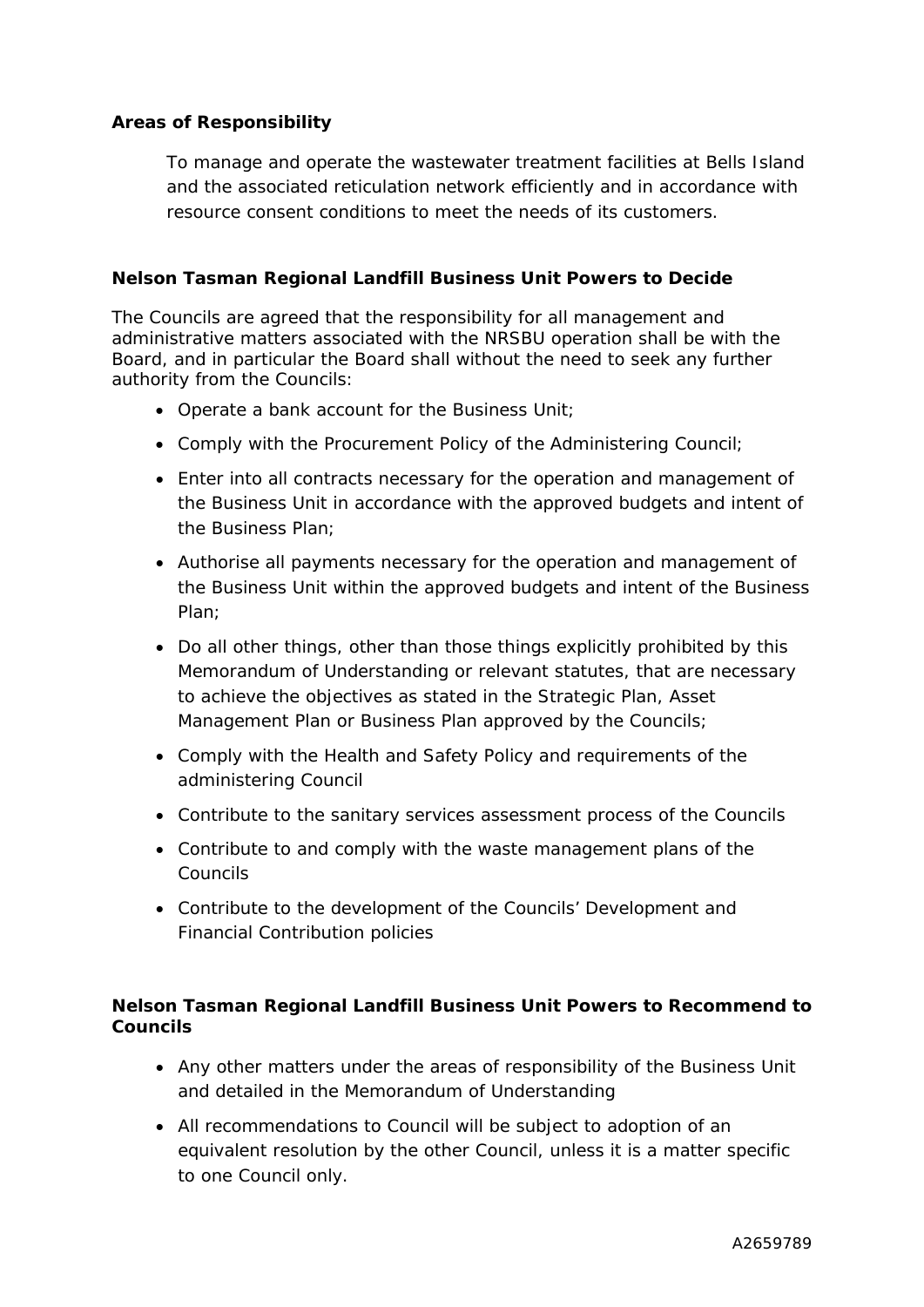#### **Advocacy**

- Bringing a te ao Māori view to Council's decision-making processes;
- Balancing the need to advocate for specific interests against the needs of the wider community;
- Listening to the concerns of local residents and ratepayers on issues pertaining to the committee;
- Maintaining contact with community representatives and other local stakeholders;
- Participating as required in any relevant informal community engagement with the local community and/or other organisations.
- To actively participate in Council seminars and events where active participation would support the purpose of the committee.

# **Skills Requirements**

- Strong and effective communication skills
- Competence and understanding of Council's needs relating to committee or subcommittee requirements
- Competence and understanding of the issues and risks facing the Council
- Ability to apply relevant and specialist technical capability to the role required by the committee
- Ability to engage in effective relationships with the Council, Committee and Subcommittee on an ongoing basis over the term of the contract
- Proven experience in operating practices at a governance level in organisations with public accountability requirements, including those outlined in 'Governance requirements' below

#### **Specialist Skills Requirements**

- Detailed understanding of Mātauranga Māori and ability to apply this knowledge to a broad range of issues;
- Strong oral communication/debating skills and active listening skills;
- Sound decision-making skills;
- Ability to engage with the Mayor and committee Chair and members;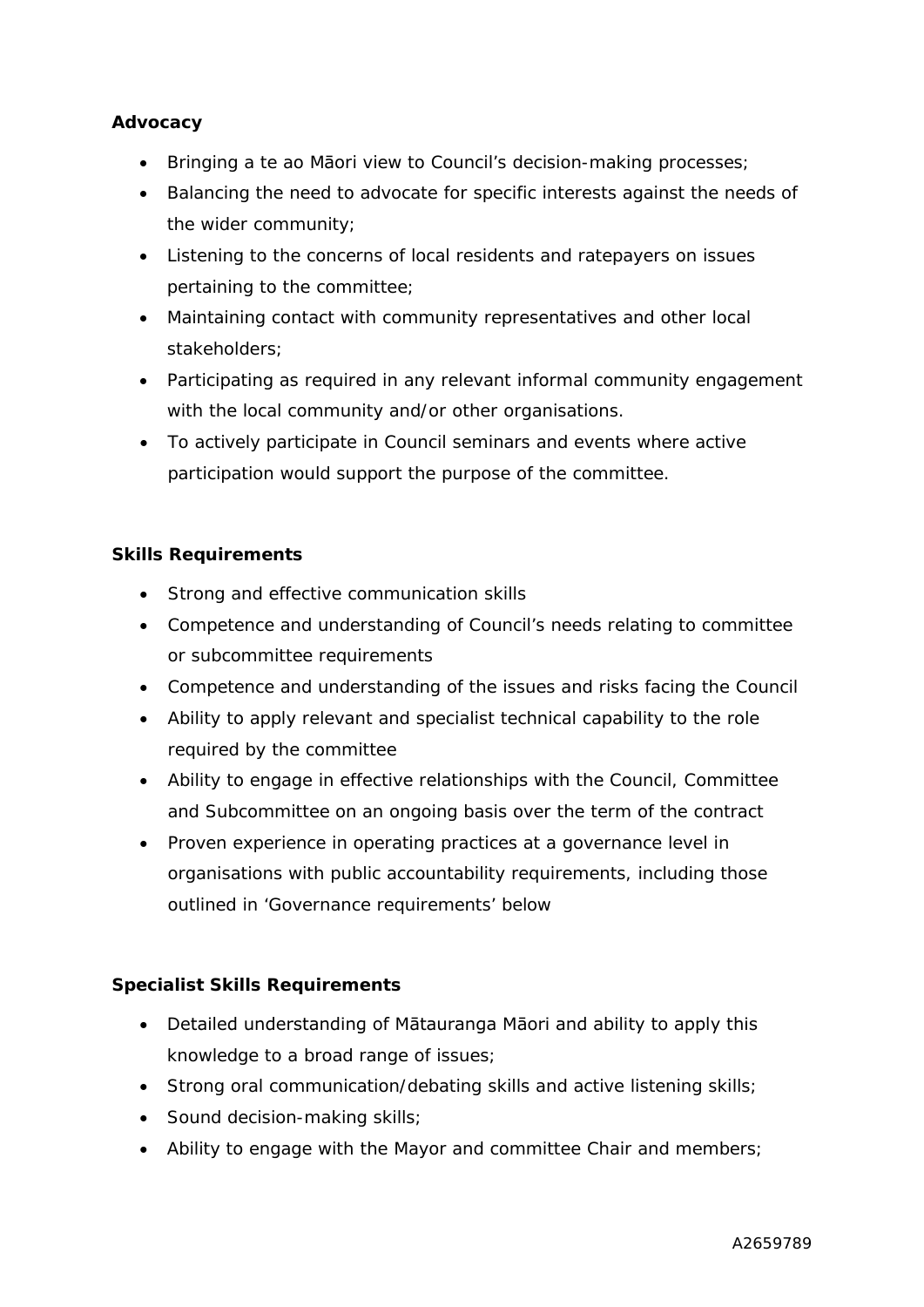- Working knowledge of Local Government processes including the Local Government Act 2002, Standing Orders and Te Tiriti o Waitangi / The Treaty of Waitangi<sup>1</sup>;
- Ability to deal with imperfect information, complex issues or ambiguity;
- Skills and experience which are directly relevant to the delegations of the committee to which the appointment has been made including:
	- o Working knowledge of commercial, financial and legal matters with a focus on property
	- o Ability to think strategically around complex matters within the committee delegation.

# **Governance Requirements**

- Understanding and supporting principles of good governance in the committee's decision-making processes;
- Balancing the need to advocate for specific interests against the needs of the wider community
- A commitment to promoting the long-term effectiveness of the committee or subcommittee and the Council
- Understanding and respecting the differing roles of Mayor, Deputy Mayor, Committee and Subcommittee Chairs and Councillors;
- Recognising that the governance role does not extend to operational matters or to the management of any implementation;
- Having a good understanding of the Council processes set out in the Standing Orders that determine how Council meetings are run;
- Developing and maintaining a working knowledge of Council services, management processes, and the powers, duties and constraints that fall under the committee's delegated areas of responsibility;
- Ensuring familiarity with agendas and other Council reports before committee meetings;
- Being familiar with the statutory requirements of an external committee member including appropriate recordkeeping in accordance with the Public

<sup>&</sup>lt;sup>1</sup> Although the Treaty is between Māori and the Crown, the Crown has made certain requirements to local government to meet its Treaty obligations through the Local Government Act 2002, and the Resource Management Act 1991.